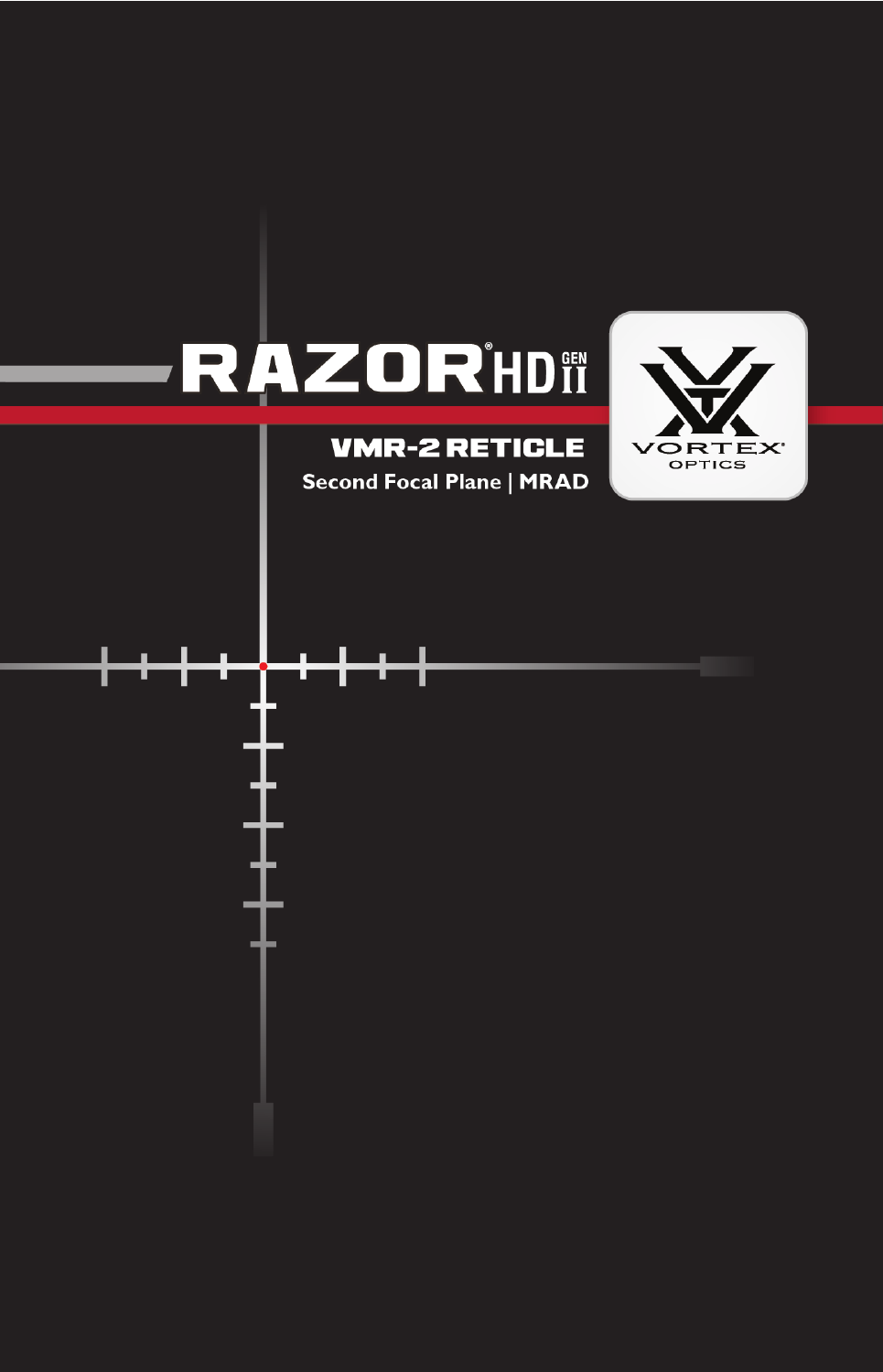

# **THE VORTEX<sup>®</sup> VMR-2<sup>™</sup> RETICLE**

You have purchased a Vortex® riflescope equipped with the VMR-2<sup>™</sup> reticle. Designed to maximize long distance shooting and ranging abilities, the VMR-2 mrad reticle can be used to effectively determine ranges, holdovers, windage corrections and moving target leads.

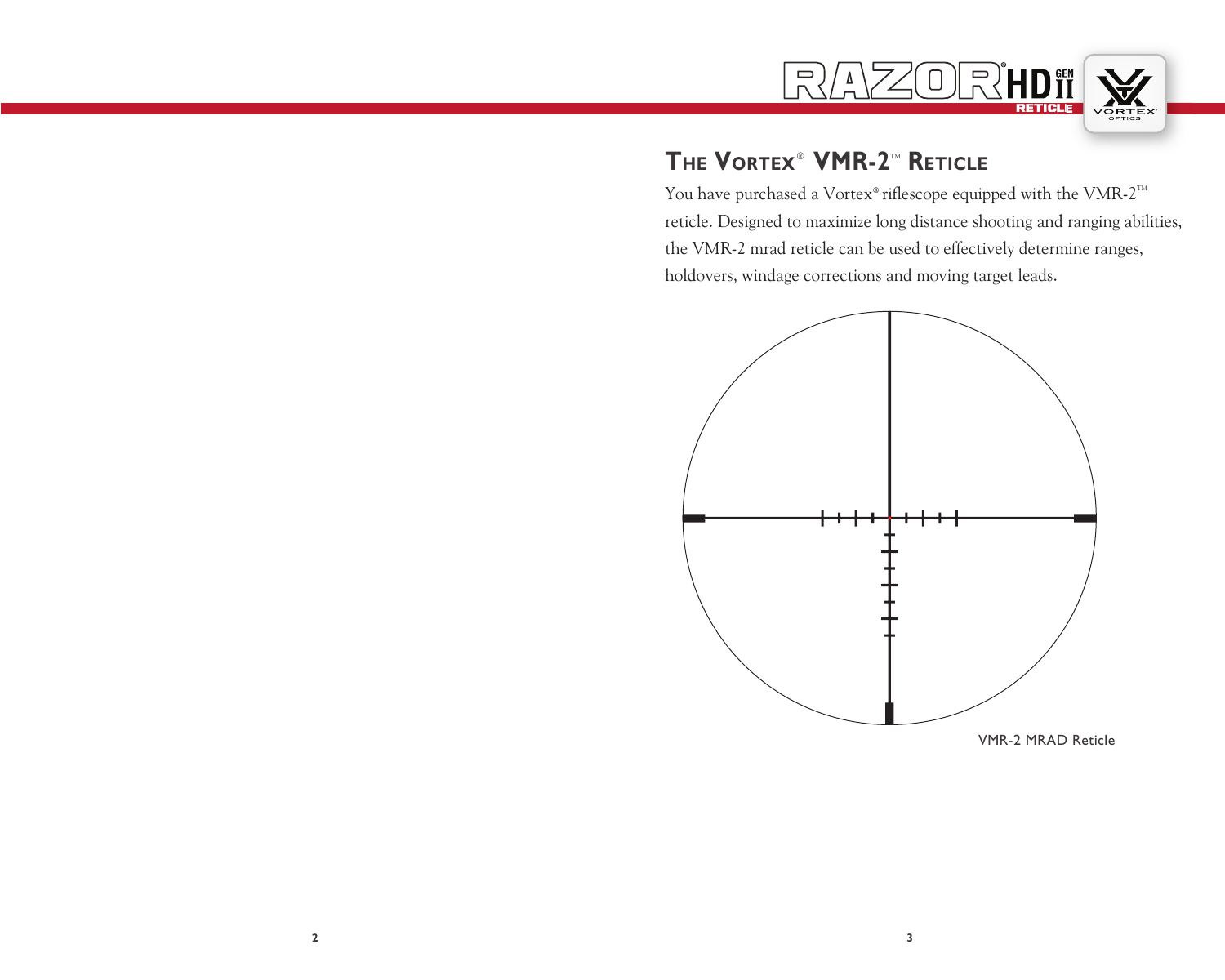

#### **MRAD Subtensions**

The VMR-2 MRAD reticle is based on the milliradian, or mrad for short. Mrad unit of arc measurements are based on the radian. A radian is the angle subtended at the center of a circle by an arc that is equal in length to the radius of the circle. There are 6.283 radians in a circle and 1000 milliradians in a radian for a total of 6,283 milliradians (mrads) in a circle. An mrad will subtend 3.6 inches at a distance of 100 yards [10 cm at 100 meters]. This riflescope with mrad adjustments uses .2 mrad clicks which subtend .72 inches at 100 yards [2 cm at 100 meters].

#### **Second Focal Plane Reticles**

Second focal plane (SFP) reticles are located near the scope's eyepiece behind the image erecting and magnifying lenses. This style of reticle does not visually change in size when you change the magnification. The advantage of an SFP reticle is that it always maintains the same ideally-sized appearance. When shooting with this SFP scope, be aware that the listed reticle subtensions used for estimating range, holdover, and wind drift correction are only accurate at the highest magnification.

#### **VMR-2 Subtensions**



Subtensions measured in mrads. Reticle image shown for representation only.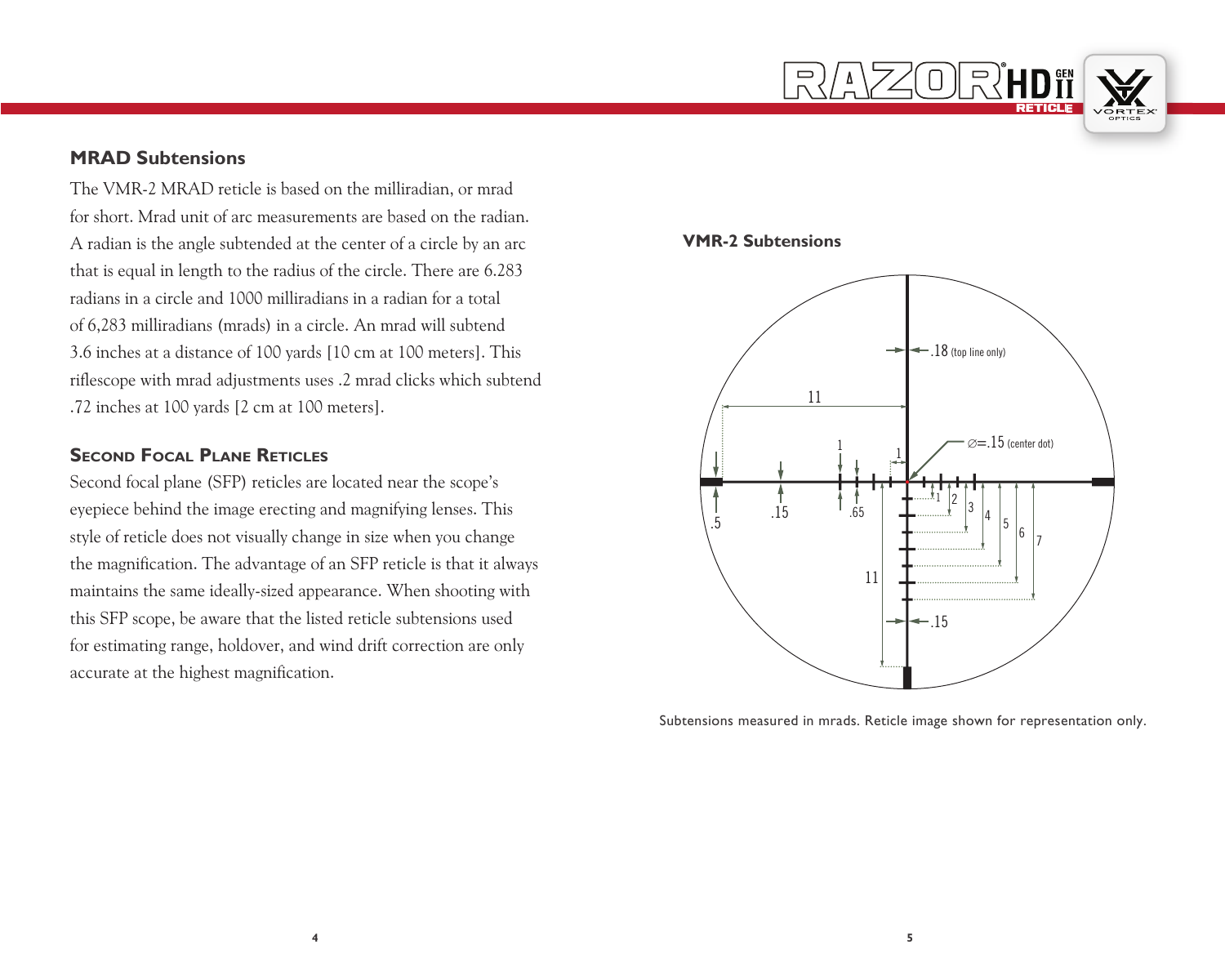

# **Ranging**

The VMR-2 mrad reticle is very effective for ranging using simple formulas.

### **Mrad Ranging Formulas**



To use these formulas, it will be necessary to know the measured size of the target or a nearby object. Using either the vertical or horizontal mrad scale, place the reticle on the target of known measurement and read the number of mrads spanned. Maximum accuracy in ranging will be obtained by calculating exact mrad measurements—mrads should be estimated in 1/10s if possible.

**Example**



Ranging a target stand that is one yard tall at 2 mrads to get 500 yards.

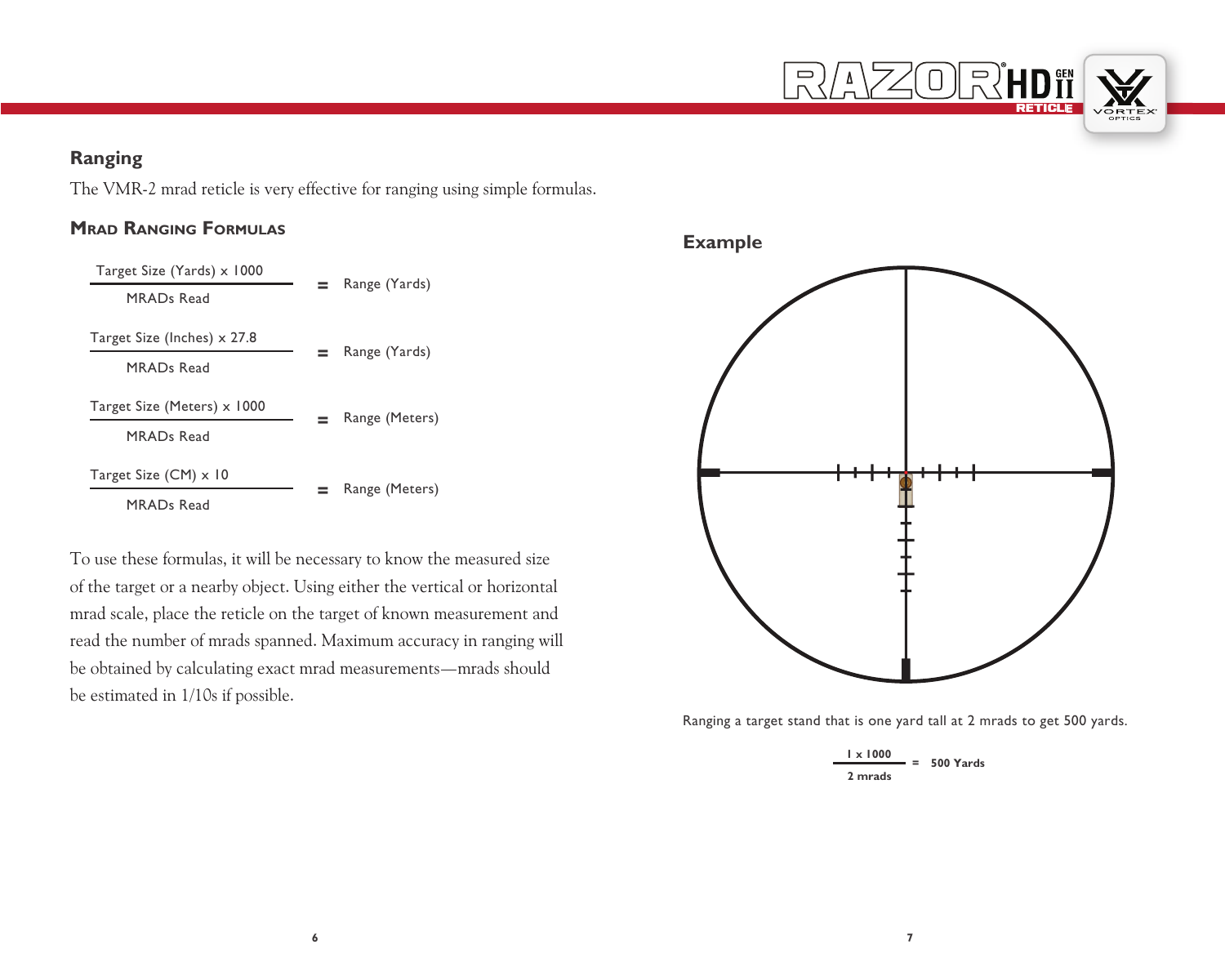

### **Elevation Holdovers**

Once the distance has been calculated using the VMR-2 or a laser rangefinder, the VMR-2 can be used for rapid holdover correction for the bullet drop of the weapon system being used. To get the most benefit out of a riflescope equipped with the VMR-2 reticle, Vortex Optics *highly* recommends shooters learn their bullet drop numbers and windage/lead corrections in mrads rather than inches or MOAs. Remember that 1 mrad equals 3.44 MOA or 3.6 inches at 100 yards or 10 cm at 100 meters.

Since the VMR-2 reticle is hashmarked in 1 mrad increments, it is easy to quickly select the correct drop reference line once the shooter knows the bullet drops and windage/lead corrections in mrads. If the shooter prefers to dial the *come ups* for bullet drop using the elevation knob, knowing bullet drops in mrads will allow for much faster adjustments because the mrads can be quickly read on the elevation knob.



4 mrad reticle holdover correction for 600-yard shot. No wind.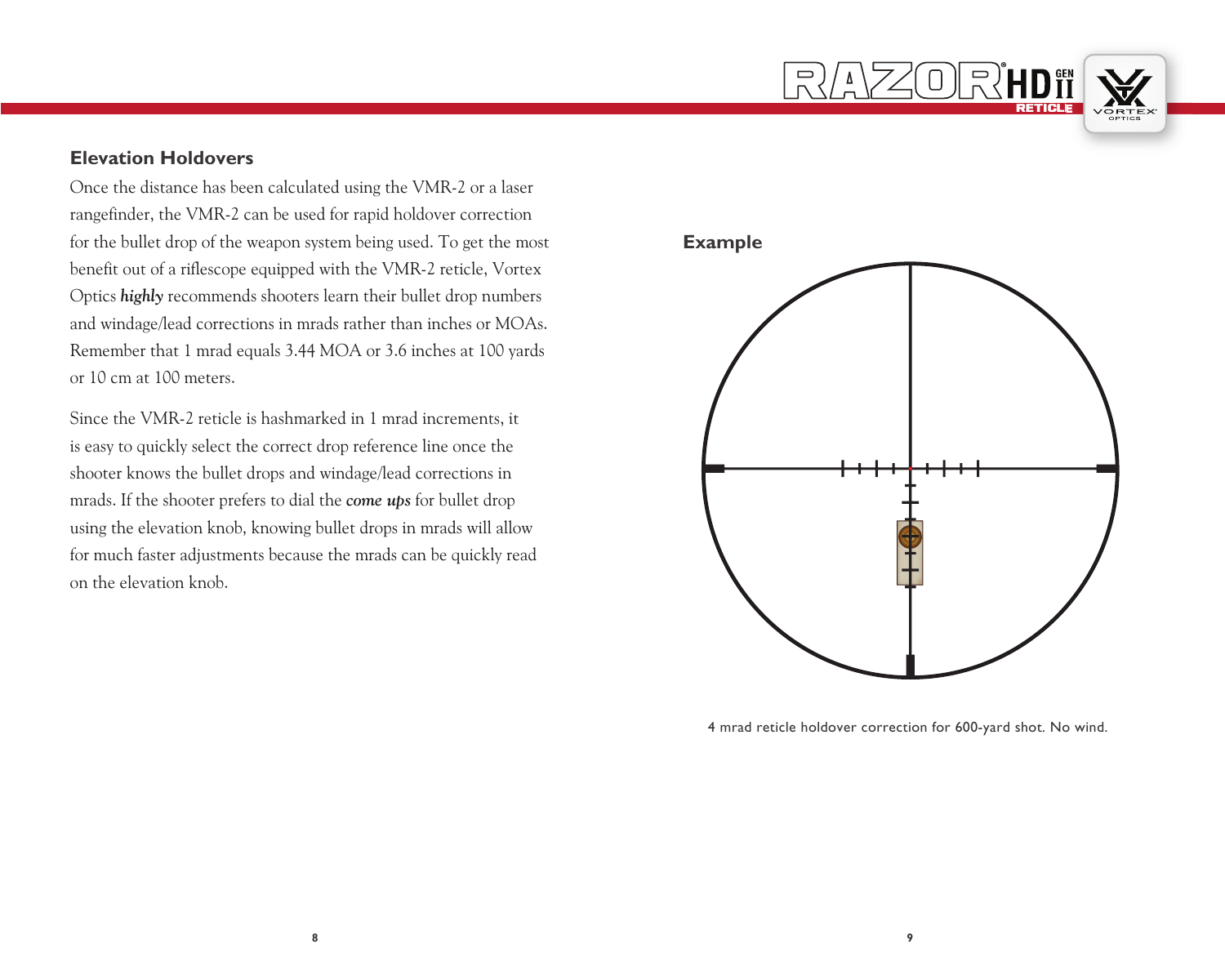

### **Windage and Moving Targets**

The VMR-2 reticle is highly effective when used for wind and moving target leads. Using the reticle for effective windage and moving leads will require a thorough knowledge of your weapon system's ballistic performance under varying conditions and experience in reading wind strengths and target speeds. As in bullet drops, it is imperative the shooter learn their particular weapon's windage/moving target corrections in mrads rather than inches or MOAs. Always hold the reticle into the wind when correcting for wind drift.

When dialing elevation *come ups*, the center horizontal crosshair will be used for windage or moving target leads. Mrad marks on the horizontal crosshair are graduated in 1 mrad increments.

### **Basic windage correction on center crosshair**

When dialing elevation *come ups*, the center horizontal crosshair will be used for windage or moving target leads. Mrad marks on the horizontal crosshair are graduated in 1 mrad increments.

#### **Example**



2.6 mrad reticle correction for 15 mph wind at 600 yards. Elevation is already dialed into turret.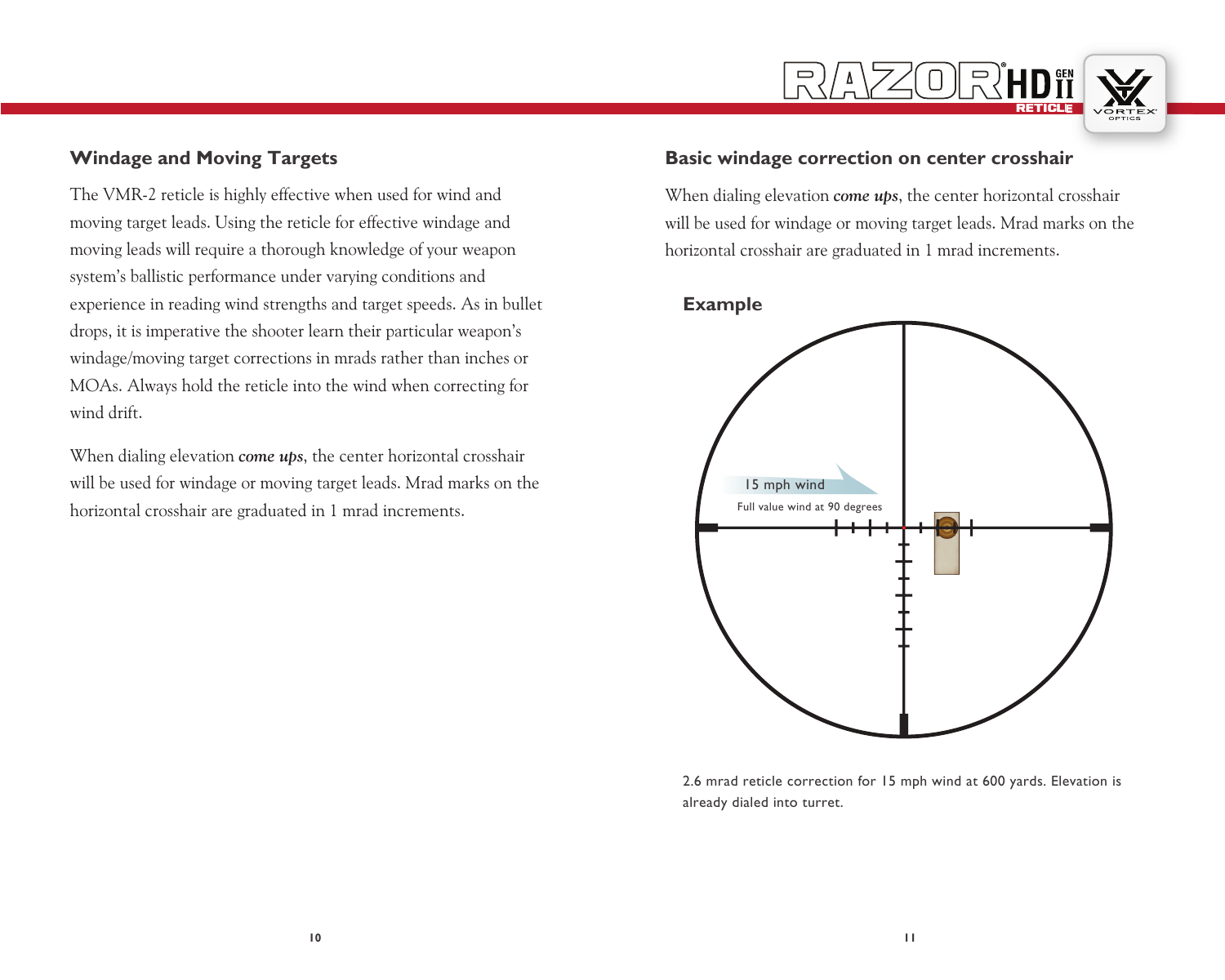

# **Basic moving lead correction**

When estimating moving target leads, the mrad marks on the center horizontal crosshair can be used. Estimating moving leads will require knowing yardage distance, wind speed, moving target speed and total bullet flight times including rifle lock time. Bullet flight times can be roughly calculated based on fps velocities or a ballistic calculator.

*Note:* Correctly estimating moving leads is very difficult and requires considerable practice and knowledge beyond the scope of this manual.



2 mrad reticle correction for a target moving 3 mph at a distance of 600 yards. Elevation already dialed into turret.